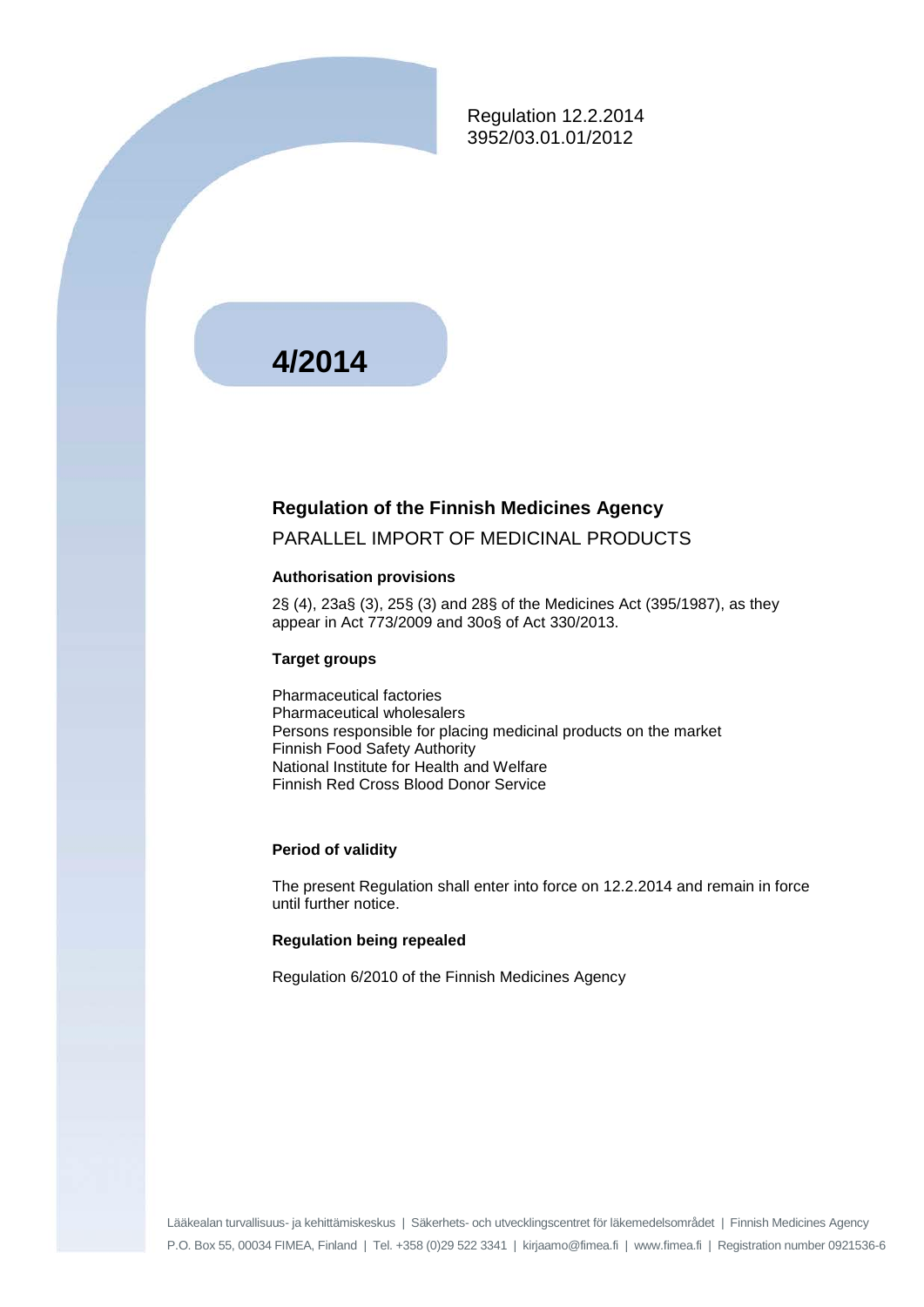# TABLE OF CONTENTS

| 1. |                                                                            |
|----|----------------------------------------------------------------------------|
| 2. |                                                                            |
| 3. | <b>RELATIONSHIP TO OTHER</b><br>REGULATIONS AND GUIDELINES  4              |
| 4. | <b>REQUIREMENTS FOR A MARKETING</b><br><b>AUTHORISATION FOR PARALLEL</b>   |
| 5. | <b>KEY REQUIREMENTS FOR THE</b><br><b>MARKETING AUTHORISATION 5</b>        |
|    |                                                                            |
|    |                                                                            |
|    |                                                                            |
|    |                                                                            |
|    |                                                                            |
|    |                                                                            |
|    | <b>APPLICATION FOR AND PROCESSING</b><br>OF THE MARKETING AUTHORISATION  6 |
|    | 6.1 Annexes to the application 6                                           |
|    |                                                                            |
|    |                                                                            |
|    | 6.1.3 Patient information leaflet  6                                       |

|             | 6.3 Issue and validity of the marketing                        |  |
|-------------|----------------------------------------------------------------|--|
|             |                                                                |  |
|             | 7. AMENDMENTS TO THE MARKETING                                 |  |
| 8.          | <b>RENEWAL OF MARKETING</b>                                    |  |
| $9^{\circ}$ | OTHER OBLIGATIONS RELATING TO<br>THE MARKETING AUTHORISATION 9 |  |
|             |                                                                |  |
|             |                                                                |  |
|             |                                                                |  |
|             |                                                                |  |
|             |                                                                |  |
|             | 1. Guidelines for the completion of                            |  |
|             |                                                                |  |
|             |                                                                |  |
|             | 4. Report concerning re-packaging11                            |  |
|             |                                                                |  |
|             |                                                                |  |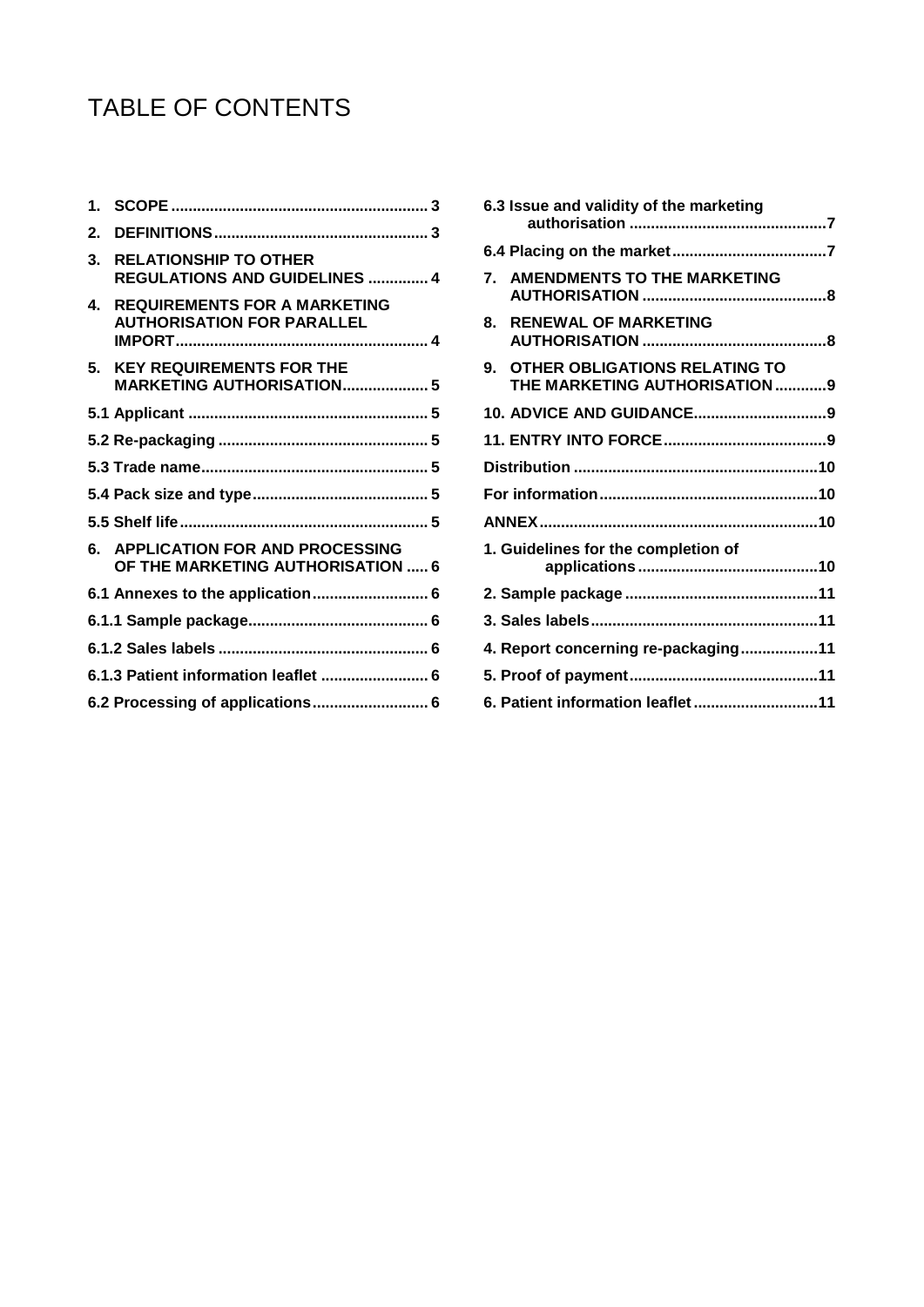## 1. SCOPE

The present regulation shall apply to medicinal products imported in parallel. The present regulation shall not apply to the parallel distribution through a European Union (EU) centralised procedure of medicinal products that are the subject of a marketing authorisation and in respect of which separate guidelines are given in the following publications:

- EMEA Information Regarding Notifications of Parallel Distribution of Centrally Authorised Medicinal Products (EMEA/Ho/13397/04) and (EMEA/Ho/2368/Rev1);
- European Commission Communication C98/2016 (OJ C 229, 22.7.1998).

## 2. DEFINITIONS

For the purposes of the present regulation, the following definitions shall apply:

**Fimea:** the Finnish Medicines Agency;

**country of procurement:** the state from which the medicinal product is imported into Finland;

**directly imported product:** a medicinal product in respect of which parallel import takes place;

**Charges Decree:** Decree of the Ministry of Social Affairs and Health on charges for work done by the Finnish Medicines Agency;

**marketing authorisation for parallel import:** a marketing authorisation for a medicinal product that already has a marketing authorisation in Finland but where the party placing that medicinal product on the market is someone other than the holder of the marketing authorisation for products already in commercial circulation or the party entitled to import them;

**parallel importer:** a natural or legal person who is not the holder of a marketing authorisation for medicinal products in commercial circulation in Finland or an authorised representative of the importer of such products;

**inner packaging:** packaging that contains the medicine and which is in direct contact with the medicinal product;

**outer packaging:** packaging containing the inner packaging;

**repackaging:** moving the inner packaging of a medicinal product from one pack to another, re-labelling it and adding a patient information leaflet to the product.

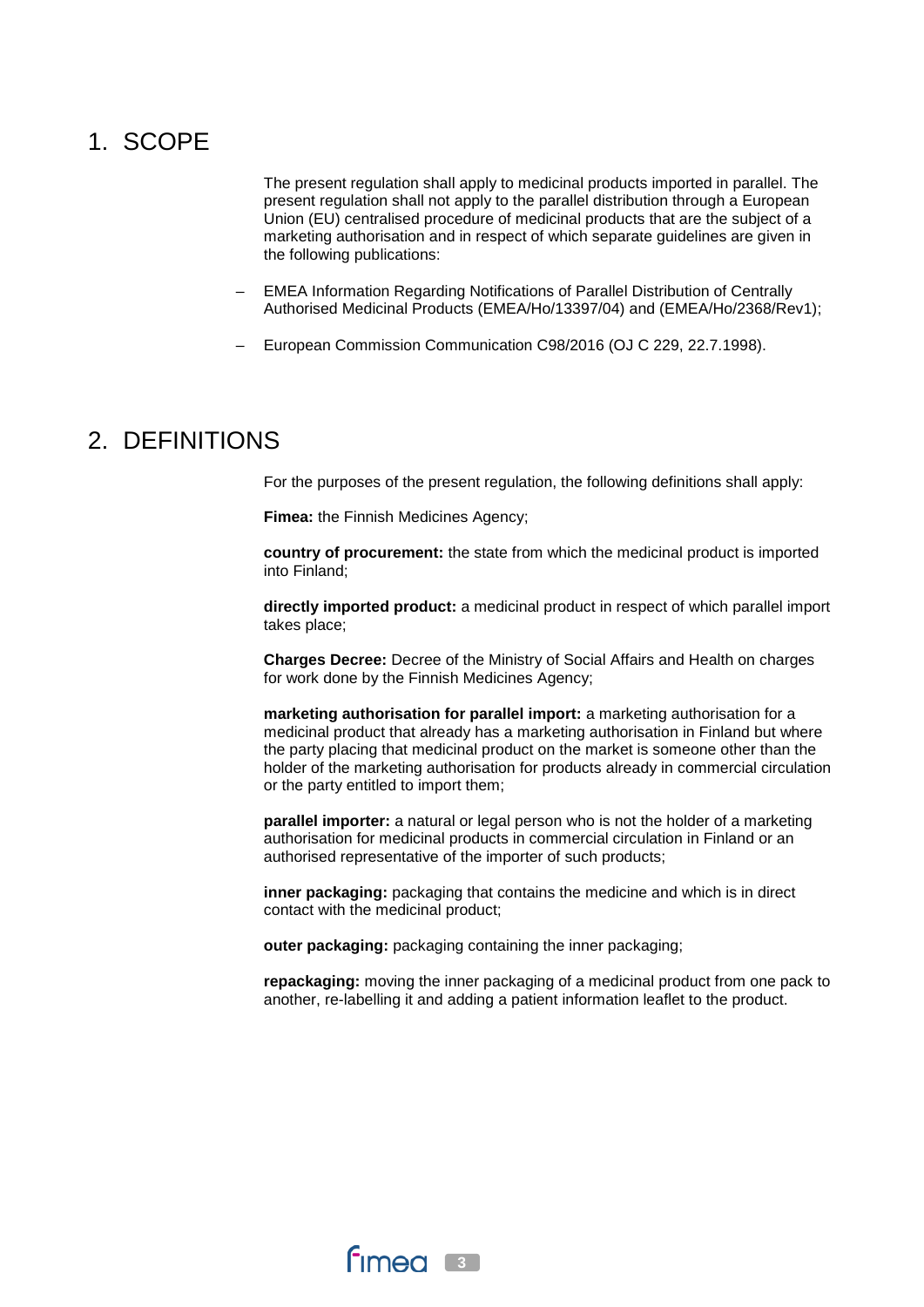## 3. RELATIONSHIP TO OTHER REGULATIONS AND GUIDELINES

In addition to the present regulation, parallel imports shall comply with the requirements of the following regulations issued by the Finnish Medicines Agency (Fimea):

- Fimea regulation 4/2013, Pharmacovigilance;
- Fimea regulation 1/2012, Veterinary pharmacovigilance;
- Fimea regulation 2/2013, Applications for and maintenance of marketing authorisations and registration of medicinal products;
- Fimea regulation and guidelines 4/2009, Product faults;
- Fimea regulation 3/2013, Sales labels and patient information leaflets for medicinal products.

The following Fimea guidelines should also be given due consideration:

- Guidelines 2/2013, Reporting the side effects of medicines;
- Guidelines 1/2009, Reporting the side effects of medicines administered to animals;
- Guidelines 1/2013, Sales labels and patient information leaflets for medicinal products.

The import, wholesale and marketing of medicinal products that are to be sold under a marketing authorisation for parallel import shall be subject to separate provisions on the import of medicinal products, on the pursuit of medicine wholesale and on marketing.

### 4. REQUIREMENTS FOR A MARKETING AUTHORISATION FOR PARALLEL IMPORT

Obtaining a licence shall require fulfilment of the requirements laid down in § 21d (773/2009) of the Medicines Act (395/1987). In other cases, a marketing authorisation shall be applied for in respect of the medicinal product, in accordance with the Fimea regulation on applications for and maintenance of marketing authorisations and registration of medicinal products.

Parallel import under § 21d of the Medicines Act may only commence in respect of a medicinal product that has been granted a marketing authorisation in Finland. Such a medicinal product shall also have a valid marketing authorisation in the country of procurement. The country of procurement shall be in the EU/EEA.

When processing applications for marketing authorisations in respect of medicinal products that are to undergo parallel import, it shall be ensured that the products are sufficiently similar that they may be regarded as the same medicinal product. The medicinal products need not be identical in all respects, but they shall use the same active ingredient and have a sufficiently similar formulation so that any differences in formulation do not give rise to any difference in the therapeutic effect or safety of the products. An authorisation application may be abandoned on the grounds that the medicinal product that is to be imported is not sufficiently similar to a product that has already been granted a marketing authorisation in the Member State of destination or that its origin has an insufficient link to a product that has obtained an authorisation in the Member State of destination.

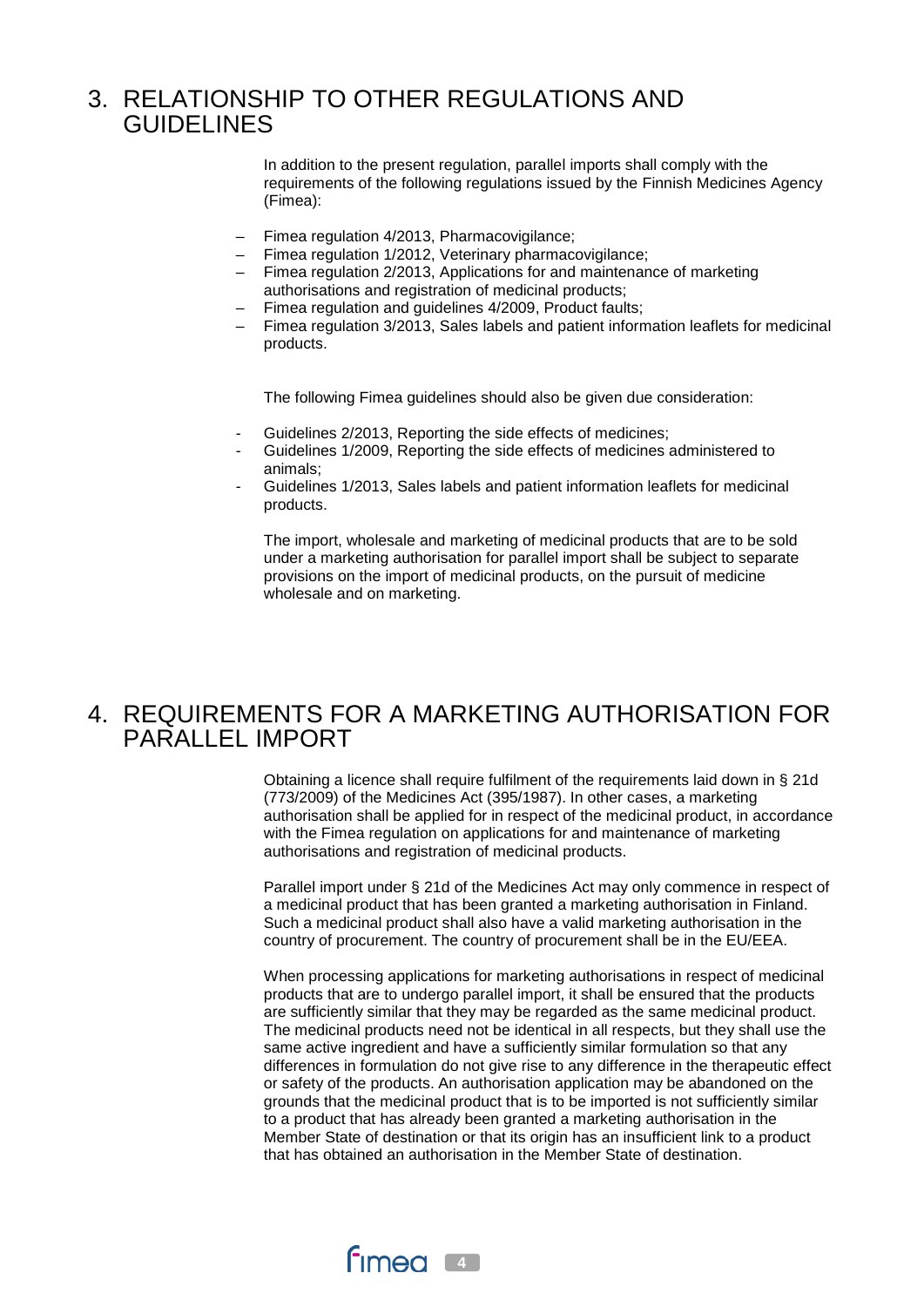There may not be any therapeutic difference between the medicinal product that is to undergo parallel import and a medicinal product already in commercial circulation. Product excipients and/or their quantities may differ from each other to a small extent; for example, they may have a different colouring agent.

## 5. KEY REQUIREMENTS FOR THE MARKETING AUTHORISATION

#### **5.1 Applicant**

A marketing authorisation for parallel import may be applied for by a parallel importer. The parallel importer shall procure the medicinal product from the country of procurement, re-pack or re-package it, and take responsibility for placing the product on the market.

#### **5.2 Re-packaging**

Re-packaging shall be done at a pharmaceutical factory licensed for the industrial production of medicines, as stipulated in detail in the relevant pharmaceutical factory's licence. Good production practices shall be followed during re-packaging. Re-packaging shall be carried out in the EU/EEA.

#### **5.3 Trade name**

The trade name of a medicinal product that is to undergo parallel import may be the same as or different from the trade name of a medicinal product already in commercial circulation. If the trade name of a medicinal product that is to undergo parallel import is different from that of a medicinal product already in commercial circulation, it shall fulfil the requirements stipulated in the Fimea regulation on applications for and maintenance of marketing authorisations and registration of medicinal products. The trade name may also differ from the trade name in the country of procurement. For this reason, two different trade names may appear on the inner packaging. This shall be mentioned separately on the outer packaging.

The holder of the marketing authorisation shall be responsible for any legal factors relating to the trade name itself.

#### **5.4 Pack size and type**

The pack size and type for a medicinal product that is to undergo parallel import may differ from the pack sizes and types for medicinal products in commercial circulation in Finland, provided such differences are not likely to pose a threat to public health. Such differences may include the packaging method; a direct importer might use a bottle and a parallel importer might use a blister pack.

**5.5 Shelf life**

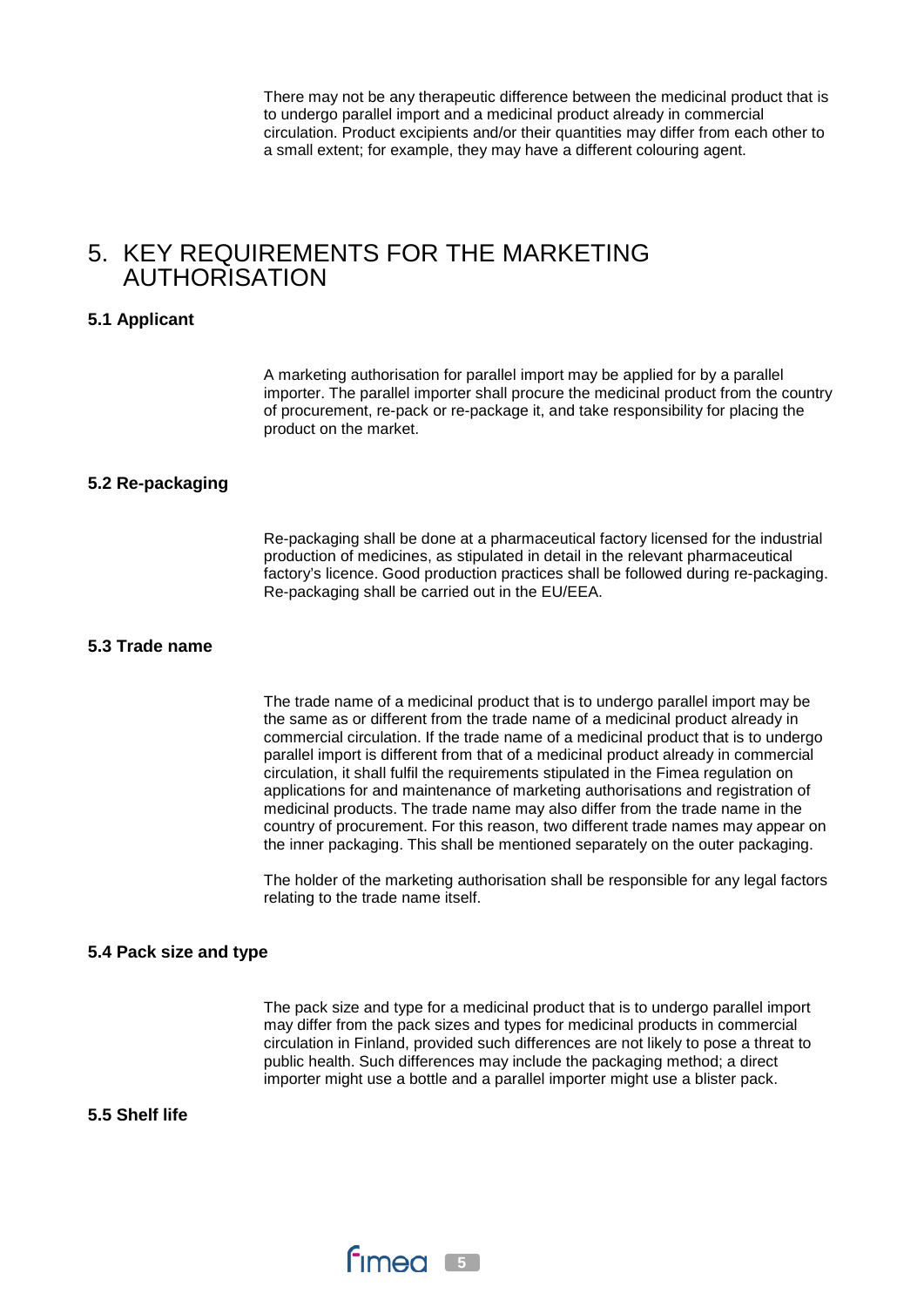The shelf life approved in the country of procurement shall be approved as the shelf life for a medicinal product that is to undergo parallel import, but such shelf life may not be longer than that approved for a medicinal product already in commercial circulation in Finland. The use-by date of a parallel import product shall always be clearly visible on both the inner and outer packaging.

## 6. APPLICATION FOR AND PROCESSING OF THE MARKETING AUTHORISATION

A marketing authorisation for parallel import shall be applied for using the application form attached to the present regulation, which has also been published on the Fimea website [\(www.fimea.fi\)](http://www.fimea.fi/). When completing the application form, the completion guidelines attached to the form shall be followed and the required reports shall be attached to the form.

#### **6.1 Annexes to the application**

#### **6.1.1 Sample package**

A sample package shall be required for one pack size and for each country of procurement separately. The country of procurement shall be stated clearly on each sample package.

#### **6.1.2 Sales labels**

When labelling products for parallel import, the Fimea regulation on sales labels and patient information leaflets for medicinal products shall be complied with. The outer packaging and patient information leaflet for the product for parallel import shall also bear the name and address of the parallel importer and the re-packager, and the name of the manufacturer in the country of procurement.

When preparing proposed sales labels, due consideration should be given to the Fimea guidelines on sales labels and patient information leaflets for medicinal products.

#### **6.1.3 Patient information leaflet**

Patient information leaflets for products for parallel import shall comply with the Fimea regulation on sales labels and patient information leaflets for medicinal products [\(www.fimea.fi\)](http://www.fimea.fi/). When preparing proposed patient information leaflets, due consideration should also be given to the Fimea guidelines on sales labels and patient information leaflets for medicinal products.

#### **6.2 Processing of applications**

The application and annexes thereto shall be sent to Fimea (please refer to the address details on the Fimea website: [www.fimea.fi\)](http://www.fimea.fi/). An application shall undergo a preliminary check following receipt. The preliminary check shall ensure that the application has been prepared properly and that it contains all the required

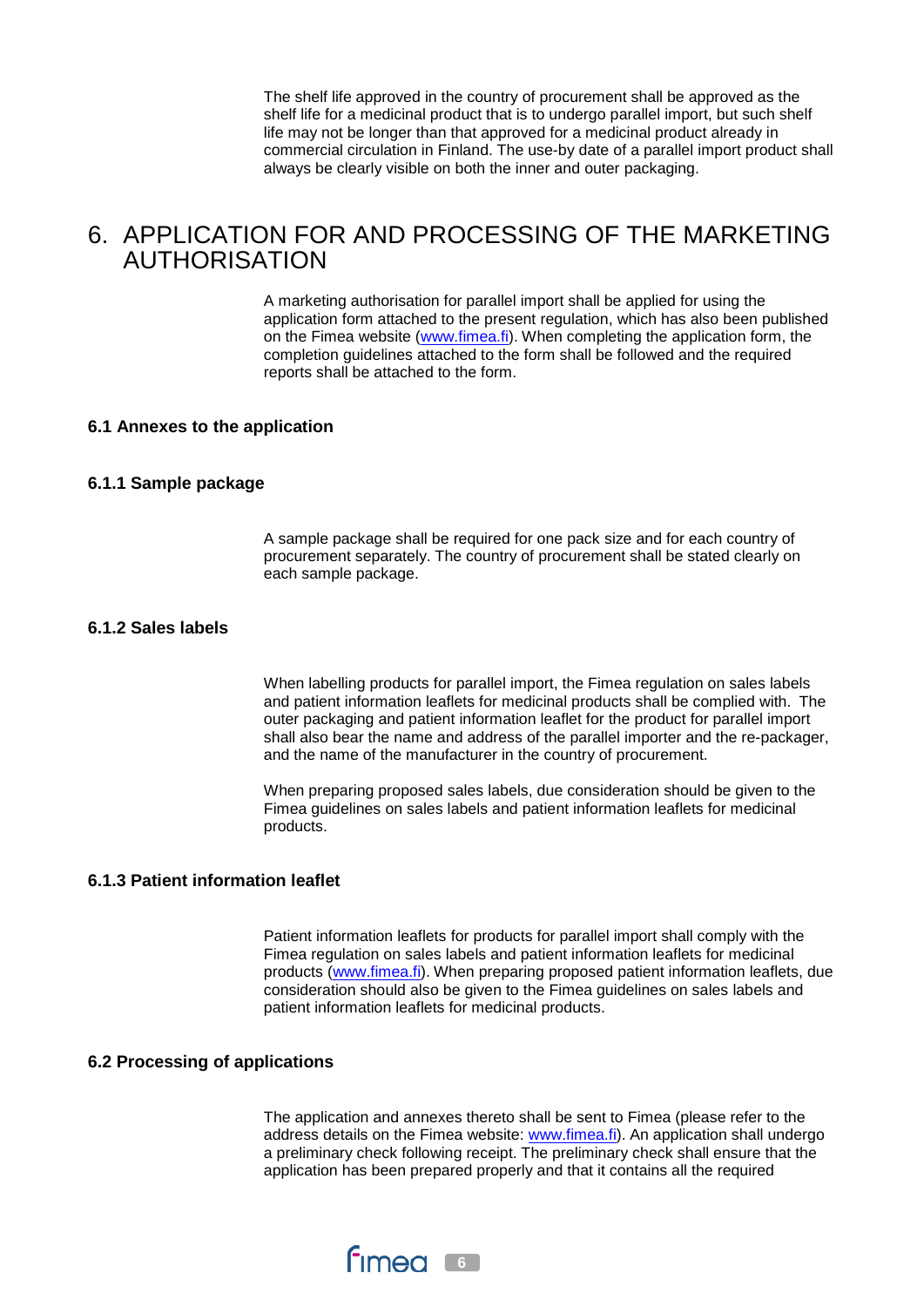documents and their annexes. Any shortcomings in the application shall immediately be reported to the applicant, who shall send the missing documents within two weeks. If the application is not supplemented, the applicant shall be requested to withdraw the application. In the event of withdrawal, the fee for processing the application and the application itself, together with its documents, shall be returned to the applicant at the applicant's expense.

Once the application has undergone the preliminary check, Fimea shall send an enquiry to the authorities in the country of procurement to ensure that the medicinal product in question has a valid marketing authorisation in the country of procurement. Details including the manufacturer, the holder of the marketing authorisation, the complete composition, the shelf life, and the storage conditions shall be verified at the same time.

The processing of the case shall give due consideration to the fact that this does not constitute the usual scientific assessment involved in the marketing authorisation procedure, but rather processing of the case under an administrative procedure. The application shall be processed in accordance with the processing times laid down in § 10a of the Medicines Decree (693/1987), but giving due consideration to the time taken to verify information with the authorities in the country of procurement and to request any additional explanations from the applicant.

#### **6.3 Issue and validity of the marketing authorisation**

A marketing authorisation shall be issued in accordance with § 24(1) of the Medicines Act (773/2009), for a period of five years calculated from the date of issue. The marketing authorisation shall, however, be valid for no longer than the period during which the medicinal product in question, in respect of which the parallel import will take place, has a valid marketing authorisation in the country of procurement. It shall be the duty of the parallel importer to check that every consignment that is to be imported has a valid marketing authorisation in the country of procurement. If the marketing authorisation ceases to be valid in the country of procurement, the parallel importer shall report the same to Fimea immediately.

An annual charge for the medicinal product undergoing parallel import shall be paid in accordance with the Charges Decree. The authorisation shall cease to be valid or shall lapse if the annual charge is not paid by the deadline.

In the event of such lapse of the marketing authorisation, the parallel importer shall immediately withdraw from sale any medicinal products from parallel import that are in commercial circulation (from wholesalers, pharmacies, hospital pharmacies and dispensaries).

#### **6.4 Placing on the market**

The rules concerning the placing on the market of medicinal products that have been granted a marketing authorisation, as contained in the Fimea regulation on applications for and maintenance of marketing authorisations and registration of medicinal products, shall also apply to medicinal products that are imported in parallel. The parallel importer shall report separately with regard to each country of procurement on the first occasion of placing products on the market from a new country of procurement.

According to § 29(1)(3) of the Medicines Act, if a medicinal product is not placed on the market within three years of the date of issue of the marketing authorisation for

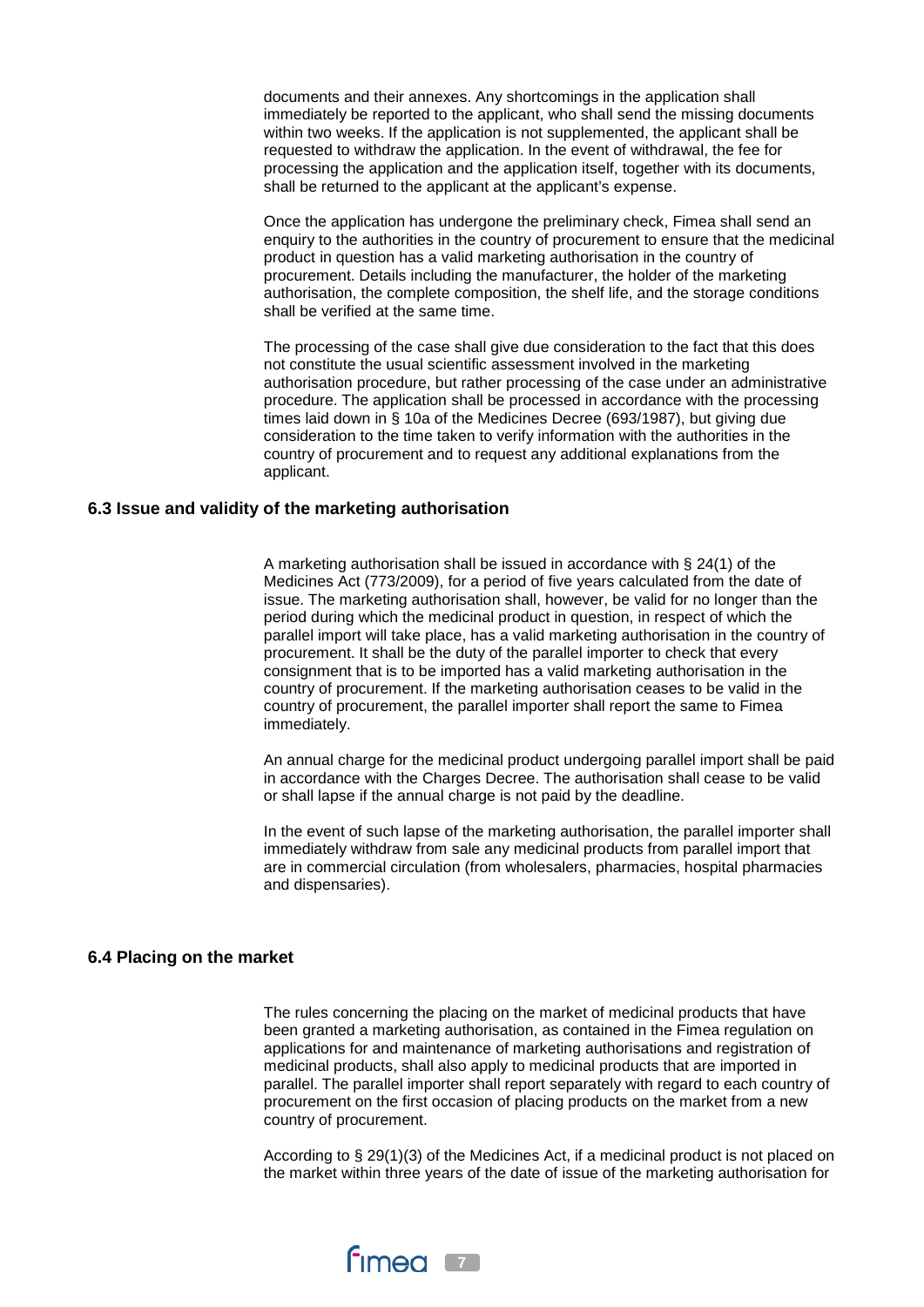parallel import, or if trade has been suspended for an uninterrupted period of three years, the marketing authorisation for parallel import of the medicinal product shall lapse.

## 7. AMENDMENTS TO THE MARKETING AUTHORISATION

The parallel importer shall monitor any changes to the original medicinal product in commercial circulation. If any amendments that require permission are made to the patient information leaflet of the product in commercial circulation, the parallel importer shall immediately send new proposed patient information leaflets to Fimea for approval. In addition to the cover letter and new patient information leaflet proposals, the report shall also be accompanied by the documents approved previously, on which the amendments shall be clearly marked.

Any amendments made on the initiative of the parallel importer (for example an amendment concerning a new pack size) shall be applied for/reported in accordance with the rules concerning changes to medicinal products in the Fimea regulation on applications for and maintenance of marketing authorisations and registration of medicinal products.

Amendments relating to sales labels or patient information leaflets shall be reported in accordance with the aforementioned Fimea regulation 90 days prior to implementation of the amendment. The amendment may be made unless Fimea reports that it has not been approved. The parallel importer shall also apply for/report all changes to the product in the country of procurement in accordance with the aforementioned regulation.

When applying for a new country of procurement in addition to the countries of procurement already included in the marketing authorisation for parallel import that has been issued, the holder of the marketing authorisation shall submit to Fimea an application for extension of the original marketing authorisation for parallel import in relation to the country of procurement.

A charge for processing applications shall be paid in accordance with the Charges Decree in force at any time. At the time of issue of the present regulation, Decree 233/2013 has been in force since 1 April 2013.

## 8. RENEWAL OF MARKETING AUTHORISATION

In accordance with § 24 of the Medicines Act, a marketing authorisation for a medicinal product that is to undergo parallel import shall be valid for a period of five years, following which it shall be renewed. The application for renewal of a marketing authorisation shall be submitted to Fimea no later than nine months prior to expiry of the marketing authorisation in the case of human medicines, and no later than six months prior to expiry of said authorisation in the case of veterinary medicines. The marketing authorisation shall remain in force while the renewal application is being processed. If no application is submitted, the marketing authorisation shall lapse or cease to be valid.

The marketing authorisation for a medicinal product that is to undergo parallel import shall be renewed at least once, following which said authorisation shall be valid until further notice. An authorisation may, however, be renewed on a second occasion for a period of five years on grounds of medicinal safety.

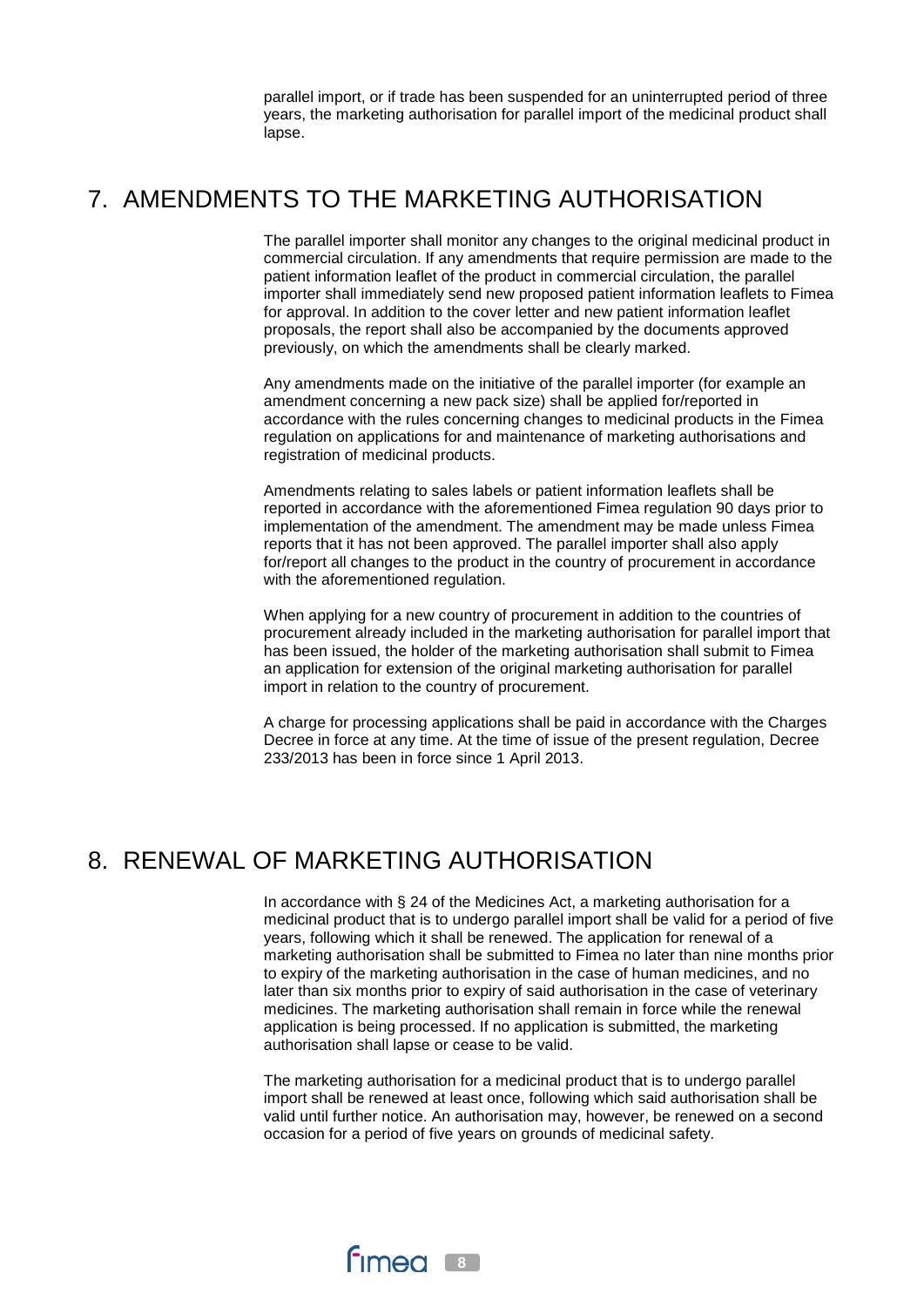Applications for the renewal of a marketing authorisation for parallel imports shall be made in writing using the same form as for the marketing authorisation for parallel imports.

In addition to the application form, the application shall also include confirmation that the medicinal product from the country of procurement has a valid marketing authorisation and that said authorisation has not been amended by the parallel importer.

### 9. OTHER OBLIGATIONS RELATING TO THE MARKETING AUTHORISATION

Pursuant to Chapter 4a of the Medicines Act, a parallel importer shall have the obligation to monitor the side effects and product faults of his medicinal products and to report them to Fimea. The parallel importer shall keep records of the origin of the medicinal products imported in parallel, as well as of the quantities imported and the consignment numbers, in order to track re-packaged consignments and to manage and report any relevant product faults. Such information should be sent to Fimea immediately upon request.

The parallel importer shall also send regular medicinal safety reviews in accordance with the Fimea regulations concerning medicinal safety, as well as a review (Clinical Overview) containing key data for evaluating the risk-benefit ratio of the medicinal product in the manner required by the rules relating to applications for and maintenance of marketing authorisations and registration of medicinal products in situations where there is no longer a medicinal product corresponding to a direct importer's product on the market in Finland.

The parallel importer shall also be subject to the Act on mandatory reserve supplies (979/2008).

## 10.ADVICE AND GUIDANCE

The Finnish Medicines Agency shall provide advice and guidance concerning the application of the present standard upon request.

## 11. ENTRY INTO FORCE

The present regulation shall enter into force on 12.2.2014 and shall remain in force until further notice.

> Sinikka Rajaniemi Director General

Merja Laakso Marketing Authorisation Coordinator

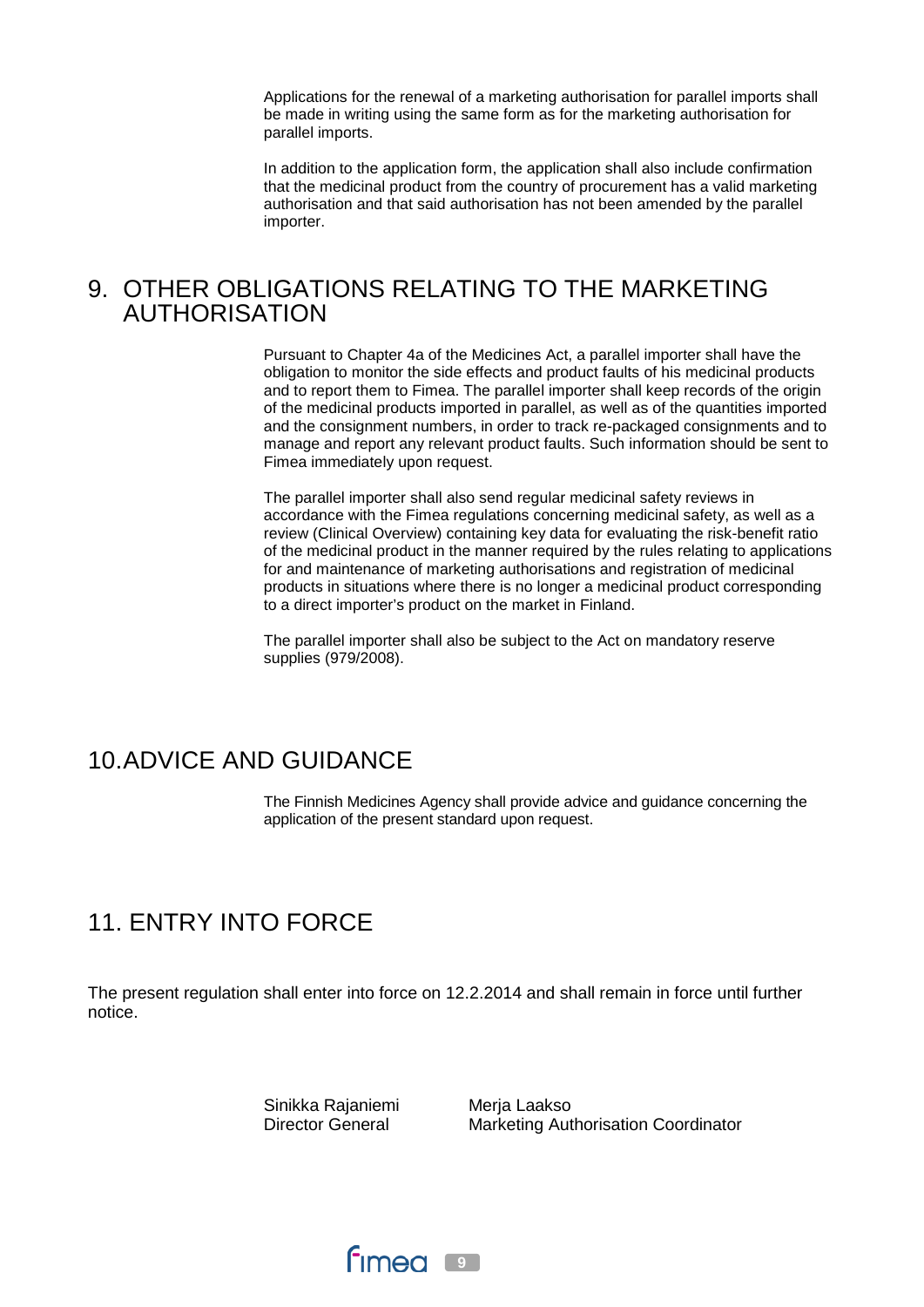#### **Distribution**

Pharmaceutical factories Pharmaceutical wholesalers Persons responsible for placing medicinal products on the market Finnish Association of Parallel Importers of Medicines (SLRTY) Finnish Food Safety Authority (Evira) National Institute for Health and Welfare Finnish Red Cross Blood Donor Service

#### **For information**

Ministry of Social Affairs and Health Ministry of Employment and the Economy Ministry of Agriculture and Forestry Social Insurance Institution of Finland National Supervisory Authority for Welfare and Health (Valvira) The Consumer Authority Pharma Industry Finland Finnish Association of Veterinary Medicine Importers Finnish Food Safety Authority Pharmaceutical wholesalers Health Food Union University of Helsinki, Faculty of Veterinary Medicine University of Helsinki, Faculty of Pharmacy University of Helsinki, Faculty of Medicine University of Eastern Finland, Faculty of Health Sciences

University of Oulu, Faculty of Medicine University of Tampere, School of Medicine University of Turku, Faculty of Medicine Åbo Akademi, Department of Biochemistry and Pharmacy Association of Finnish Pharmacies Finnish Veterinary Association Finnish Pharmacists' Association Finnish Dental Association Finnish Medical Association Finnish Pharmacists' Society Association of Finnish Local and Regional Authorities University of Helsinki pharmacy University of Eastern Finland pharmacy

#### **ANNEX**

#### **1. Guidelines for the completion of applications**

The form may be completed in Finnish, Swedish or English. A separate application form must be completed for each product. If a marketing authorisation for parallel import of the same medicinal product from more than one country of procurement

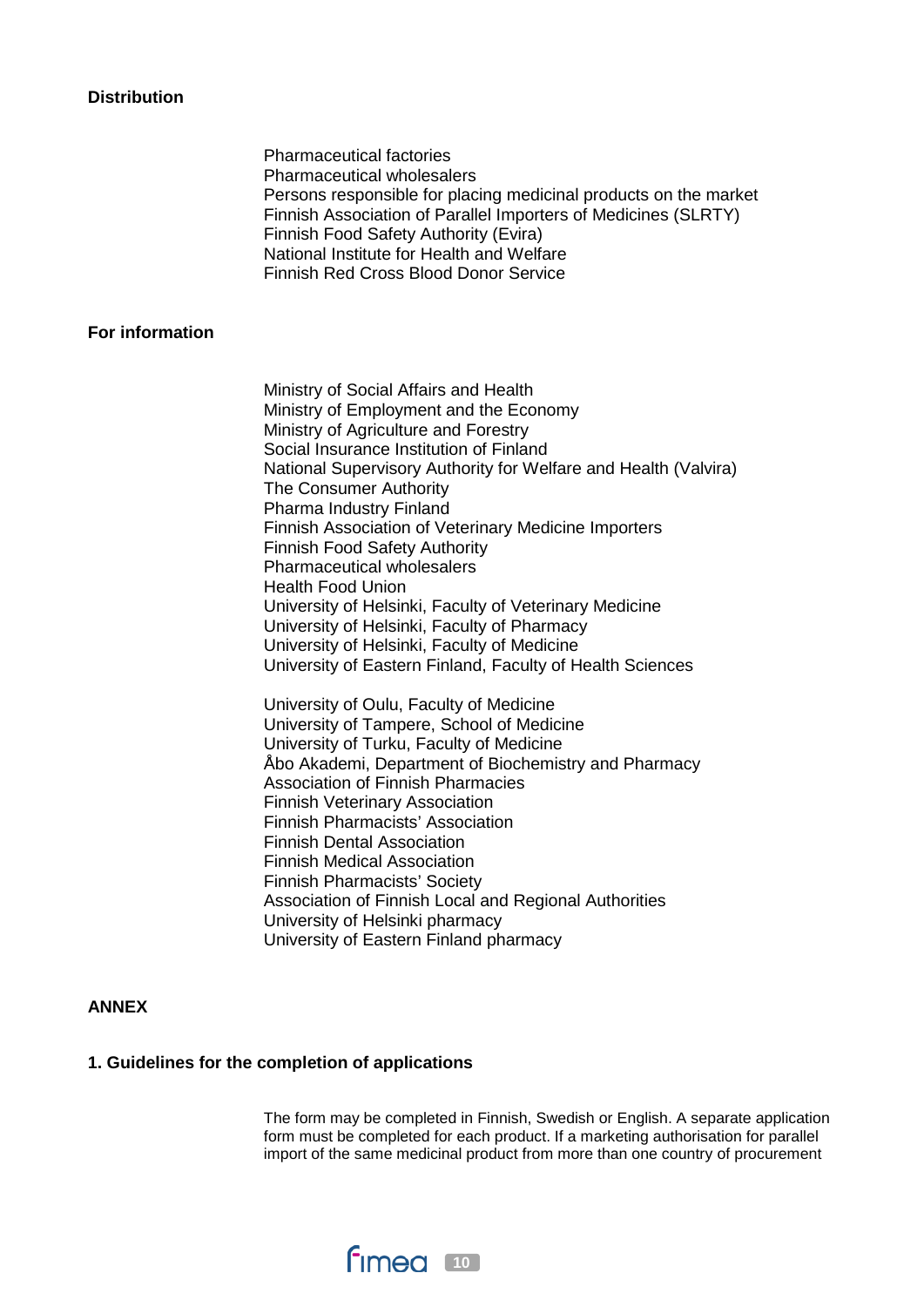is being applied for, a separate application must be completed for each country of procurement.

The following basic details concerning the medicinal product must always be given on the application form: name, strength, pharmaceutical form and active ingredient(s) of the medicinal product. The following details must also be given on the form: pack size(s) and pack type(s). Complete information is also required concerning the parallel importer and details of the medicinal product in the country of procurement. This includes the name, strength and marketing authorisation number of the medicinal product, the holder of the marketing authorisation in the country of procurement and the manufacturer of the medicinal product. The necessary information concerning the medicinal product already in commercial circulation must also be given on the form.

#### **2. Sample package**

A sample package is required for one pack size and for each country of procurement separately. The country of procurement must be stated clearly on each sample package.

#### **3. Sales labels**

Proposed Finnish/Swedish proofs for sales labels for each pack size must be enclosed (for example designed using computer software).

The sales labels must be presented for both the outer and inner packaging. If the trade names on the outer and inner packaging differ, this must be mentioned separately on the outer packaging. In cases where the outward appearance of the medicinal product (for example its colour) differs from that of the original medicinal product in commercial circulation, this must be mentioned on the outer packaging. Separate proposed sales labels must be submitted for each country of procurement.

#### **4. Report concerning re-packaging**

The application must include a report concerning re-packaging. The operating licence of the pharmaceutical factory carrying out the re-packaging or a certificate containing the corresponding information provided by the authority must be attached to the application.

#### **5. Proof of payment**

Proof that the processing fee has been paid (for example a copy of the payment receipt) must be attached to the application. The processing fee must be paid before the application is submitted to Fimea. The proof of payment must state the name, strength and pharmaceutical form of the medicinal product, as well as the name of the applicant. The processing fee is determined in accordance with the Decree of the Ministry of Social Affairs and Health on charged services by Fimea. Fimea's bank details are published on the Fimea website [\(www.fimea.fi\)](http://www.fimea.fi/).

#### **6. Patient information leaflet**

Proposed patient information leaflets in Finnish and Swedish must be attached to the application.

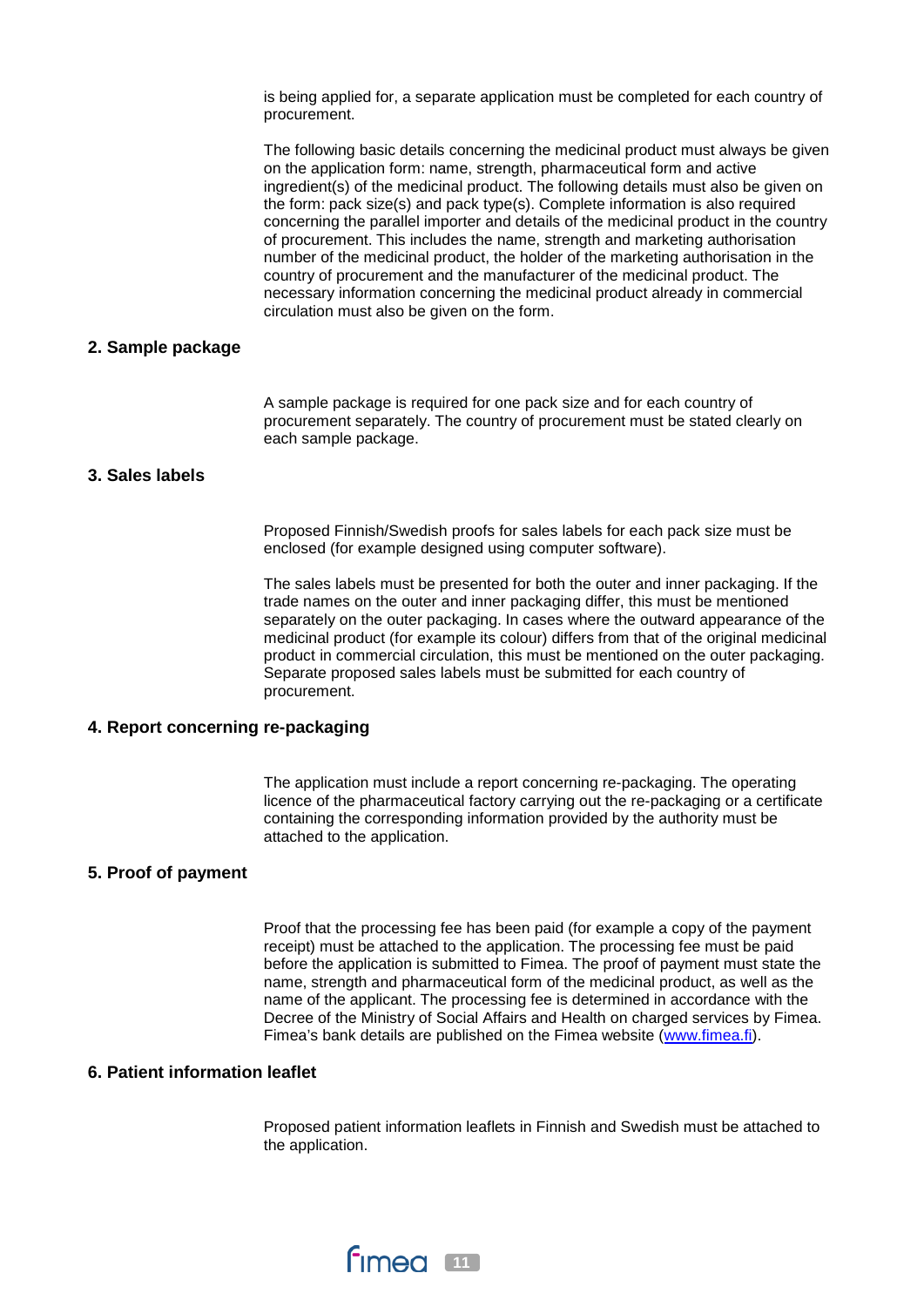Obligation of the parallel importer to provide information to the marketing authorisation of the original product in commercial circulation in Finland

With regard to parallel imports from the new Member States that have acceded to the European Union since 1 May 2004, written evidence must be attached to the application to the effect that the parallel importer has reported his application to the holder of the marketing authorisation for the original product in commercial circulation in Finland one month prior to submitting his application to Fimea. A copy of such written notification should be attached to the application.